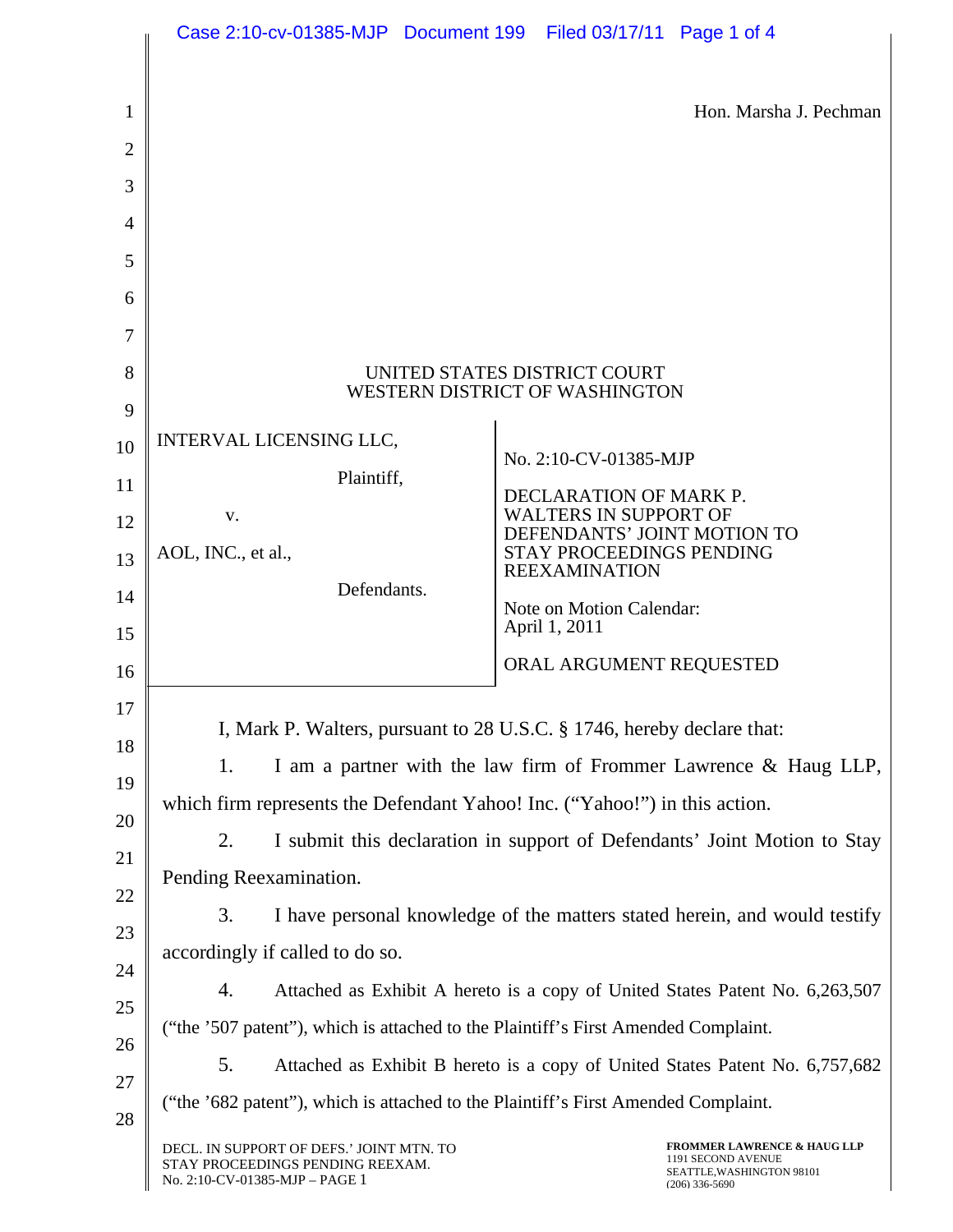| $\mathbf{1}$   | 6.<br>Attached as Exhibit C hereto is a copy of United States Patent No. 6,034,652                                                                                                                                              |  |
|----------------|---------------------------------------------------------------------------------------------------------------------------------------------------------------------------------------------------------------------------------|--|
| $\overline{2}$ | ("the '652 patent"), which is attached to the Plaintiff's First Amended Complaint.                                                                                                                                              |  |
| 3              | 7.<br>Attached as Exhibit D hereto is a copy of United States Patent No. 6,788,314                                                                                                                                              |  |
| $\overline{4}$ | ("the '314 patent"), which is attached to the Plaintiff's First Amended Complaint.                                                                                                                                              |  |
| 5              | 8.<br>Attached as Exhibit E hereto is a true and correct copy of the Request for $Ex$                                                                                                                                           |  |
| 6              | <i>Parte</i> Reexamination and Detailed Statement in Support as to the '507 patent (without                                                                                                                                     |  |
| $\tau$         | exhibits), which was filed with the United States Patent and Trademark Office ("USPTO") on                                                                                                                                      |  |
| 8              | March 17, 2011.                                                                                                                                                                                                                 |  |
| 9              | 9.<br>Attached as Exhibit F hereto is a true and correct copy of the Request for <i>Inter</i>                                                                                                                                   |  |
| 10             | <i>Partes</i> Reexamination and Detailed Statement in Support as to the '682 patent (without                                                                                                                                    |  |
| 11             | exhibits), which was filed with the United States Patent and Trademark Office ("USPTO") on                                                                                                                                      |  |
| 12             | March 16, 2011.                                                                                                                                                                                                                 |  |
| 13             | 10.<br>Attached as Exhibit G hereto is a true and correct copy of the Request for $Ex$                                                                                                                                          |  |
| 14             | <i>Parte</i> Reexamination and Detailed Statement in Support as to the '652 patent (without                                                                                                                                     |  |
| 15             | exhibits), which was filed with the United States Patent and Trademark Office ("USPTO") on                                                                                                                                      |  |
| 16             | March 16, 2011.                                                                                                                                                                                                                 |  |
| 17             | 11.<br>Attached as Exhibit H hereto is a true and correct copy of the Request for <i>Inter</i>                                                                                                                                  |  |
| 18             | <i>Partes</i> Reexamination and Detailed Statement in Support as to the '314 patent (without                                                                                                                                    |  |
| 19             | exhibits), which was filed with the United States Patent and Trademark Office ("USPTO") on                                                                                                                                      |  |
| 20             | March 16, 2011.                                                                                                                                                                                                                 |  |
| 21             | 12.<br>As of the date of this declaration, the USPTO has not ruled on any of the                                                                                                                                                |  |
| 22             | pending Requests for Reexamination.                                                                                                                                                                                             |  |
| 23             | 13.<br>Attached as Exhibit I hereto is a true and correct copy of the Ex Parte                                                                                                                                                  |  |
| 24             | Reexamination Filing Data (Dec. 31, 2010), which is publicly available through the USPTO's                                                                                                                                      |  |
| 25             | website, at http://www.uspto.gov/patents/stats/EP_quarterly_report_Dec_2010.pdf (last visited                                                                                                                                   |  |
| 26             | Mar. 17, 2011).                                                                                                                                                                                                                 |  |
| 27             | 14.<br>Attached as Exhibit J hereto is a true and correct copy of the <i>Inter Partes</i>                                                                                                                                       |  |
| 28             | Reexamination Filing Data (Dec. 31, 2010), which is publicly available through the USPTO's                                                                                                                                      |  |
|                | <b>FROMMER LAWRENCE &amp; HAUG LLP</b><br>DECL. IN SUPPORT OF DEFS.' JOINT MTN. TO<br>1191 SECOND AVENUE<br>STAY PROCEEDINGS PENDING REEXAM.<br>SEATTLE, WASHINGTON 98101<br>No. 2:10-CV-01385-MJP - PAGE 2<br>$(206)$ 336-5690 |  |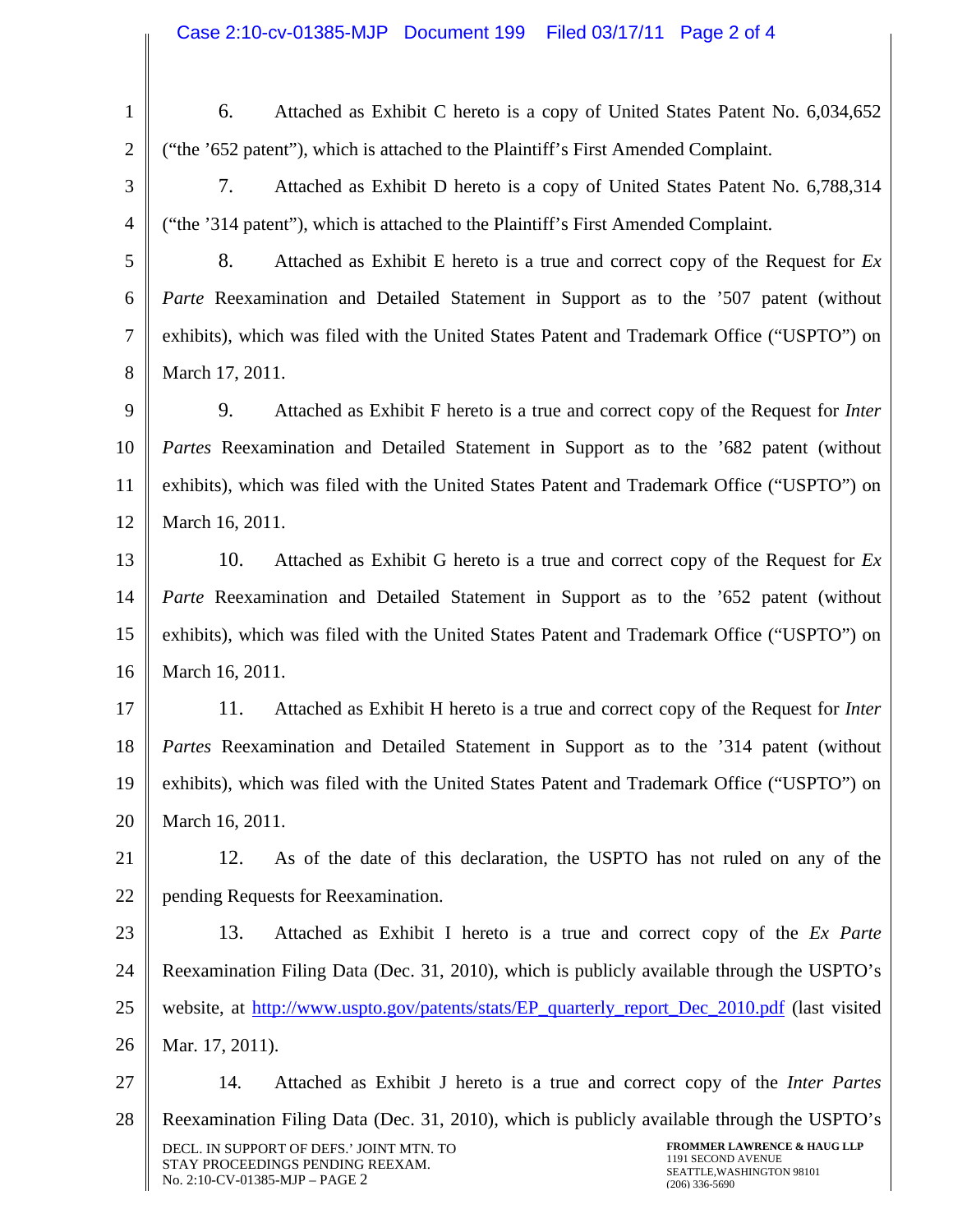|                | Case 2:10-cv-01385-MJP Document 199 Filed 03/17/11 Page 3 of 4                                                                                                                                                                  |
|----------------|---------------------------------------------------------------------------------------------------------------------------------------------------------------------------------------------------------------------------------|
|                |                                                                                                                                                                                                                                 |
| $\mathbf{1}$   | website, at http://www.uspto.gov/patents/stats/IP_quarterly_report_Dec_2010.pdf (last visited                                                                                                                                   |
| $\mathfrak{2}$ | Mar. 17, 2011).                                                                                                                                                                                                                 |
| $\mathfrak{Z}$ | I declare under penalty of perjury that the foregoing is true and correct.                                                                                                                                                      |
| 4              | Executed on March 17, 2011.                                                                                                                                                                                                     |
| 5              | By: s/ Mark P. Walters<br>Mark P. Walters (WSBA #30819)                                                                                                                                                                         |
| 6              | Dario A. Machleidt (WSBA #41860)<br>FROMMER LAWRENCE & HAUG LLP                                                                                                                                                                 |
| 7              | 1191 Second Avenue Suite 2000<br>Seattle, WA 98101                                                                                                                                                                              |
| 8              | Tel: 206-336-5684                                                                                                                                                                                                               |
| 9              | Fax: 212-588-0500<br>E-mail: MWalters@flhlaw.com                                                                                                                                                                                |
| 10             |                                                                                                                                                                                                                                 |
| 11             |                                                                                                                                                                                                                                 |
| 12             |                                                                                                                                                                                                                                 |
| 13             |                                                                                                                                                                                                                                 |
| 14             |                                                                                                                                                                                                                                 |
| 15             |                                                                                                                                                                                                                                 |
| 16             |                                                                                                                                                                                                                                 |
| 17             |                                                                                                                                                                                                                                 |
| 18             |                                                                                                                                                                                                                                 |
| 19             |                                                                                                                                                                                                                                 |
| 20             |                                                                                                                                                                                                                                 |
| 21             |                                                                                                                                                                                                                                 |
| 22             |                                                                                                                                                                                                                                 |
| 23             |                                                                                                                                                                                                                                 |
| 24             |                                                                                                                                                                                                                                 |
| 25             |                                                                                                                                                                                                                                 |
| 26             |                                                                                                                                                                                                                                 |
| 27             |                                                                                                                                                                                                                                 |
| 28             |                                                                                                                                                                                                                                 |
|                | <b>FROMMER LAWRENCE &amp; HAUG LLP</b><br>DECL. IN SUPPORT OF DEFS.' JOINT MTN. TO<br>1191 SECOND AVENUE<br>STAY PROCEEDINGS PENDING REEXAM.<br>SEATTLE, WASHINGTON 98101<br>No. 2:10-CV-01385-MJP - PAGE 3<br>$(206)$ 336-5690 |